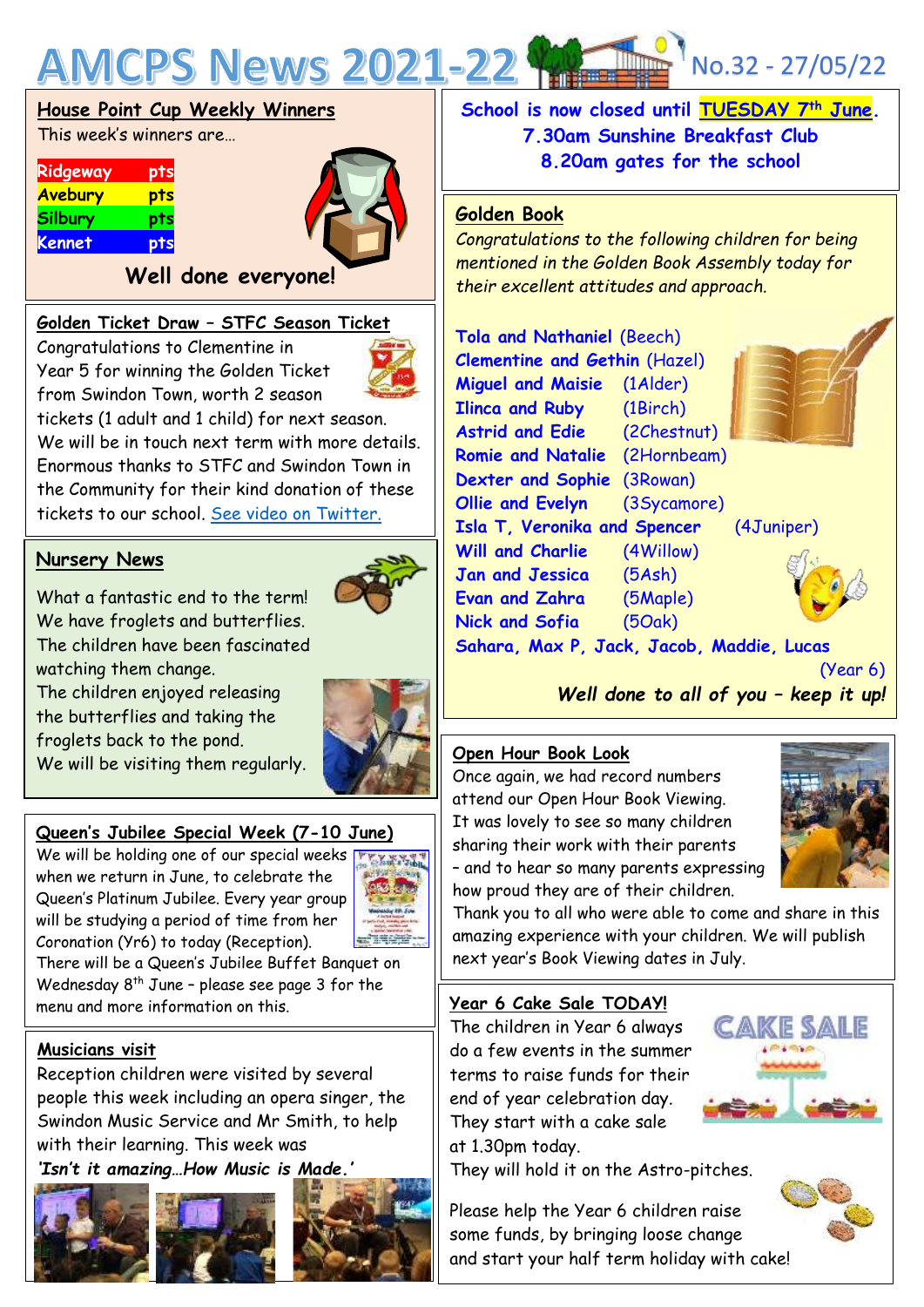### **May Swindon Rocks Newsletter**

Please see your weekly Newsletter email for a copy of the latest Swindon Rocks News With the Queen's Jubilee next weekend, the Swindon Rocks website is jam-packed with lots of community family events for families. Things have never been so busy! <https://www.swindonrocks.co.uk/>

# **Discos Return and break records…**

What an excellent evening we had at the school discos this week.

The first in over two years and so well attended; we had record breaking numbers. With 370 in attendance across the two discos, everyone who turned up to help (both staff and parents) had to work very hard to make sure they

were such a huge success. Together, we helped raise just over £1000 for FOAMS. This money will continue to be used to reduce the costs of school trips and creating positive life-long memories for your children.



# **FAMILY LEARNING EVENT – 29th June**

Family Learning events return with an hour of **STORYTELLING***.*



*Join us after school between 3.15-4.15 on 29th June to hear from author Neil Griffiths, storytelling from Mr Buckley and other story related activities. Save the date now and watch your weekly newsletter for more information nearer the time.*

# **Taekwondo Success**

A huge Congratulations to three of our students for achieving their black belt in Taekwondo.

Well done to Sam and Nick for passing the gruelling 2-month long process which includes attitude, technical and physical testing.

Sam's sister Ann was required to pass the attitude and physical aspects in order to retain her black belt. All were hugely successful. Well done!





າາາາ **JUNE** 

**Dates – reminder….** *Most dates published July 2021* Dates are already on the [school calendar](https://www.abbeymeads.swindon.sch.uk/_files/ugd/64c1c7_0e176d3798b141f2a49e24144210a91d.pdf) so please check this again using the hyperlink.

Some highlights **(all live and face to face in school…)** as reminders are:

6 th June – School Closed TDD

## **7th June – First day of term 6 for children**

7-10 June – Special Week – Platinum Jubilee – *includes researching the decades and a street party.*

*9th June – St Andrews Parish Council by-election - Butterflies will be the Polling Station again.*  $10^{th}$  &  $11^{th}$  June - Year 6 Camp Out

16<sup>th</sup> June - Year 3 Meeting about the Year 4 Residential Trip next year - face to face in school.

17<sup>th</sup> June - Reception Class Assemblies

17th June – **Non-Uniform Day** – Bring chocolate as a donation to FOAMS for the Fete Chocolate Tombola 21st June – Sports Day

29th June – **FAMILY LEARNING EVENT STORY TELLING – 3.15-4.15pm –** *not on calendar* 1st July – **SUMMER FETE** – 2pm-5pm – *this is not on the calendar but reintroduced!*

**5th July – Year 5 Meeting** about Year 6 next year (Isle of Wight/Curriculum/Classes) 6.30pm  *Note this meeting is a change and was originally 18th July please note this change and keep the date*

11<sup>th</sup> & 12<sup>th</sup> July - Year 6 Production for parents. (11<sup>th</sup> at 1.45pm and 12<sup>th</sup> at 6pm - more details to follow) 13<sup>th</sup> July - Reports handed out to parents - come to school and collect them - 4.30pm

14<sup>th</sup> July - School Discos - times are always confirmed in Newsletters and on the calendar.

15<sup>th</sup> July - Break The Rules Non-Uniform Day (donations to FOAMS)

18<sup>th</sup> July - Musical Extravaganza - School Field at 1.30pm

20<sup>th</sup> July Last day of term.

There are more dates not included above – [see the calendar](https://www.abbeymeads.swindon.sch.uk/_files/ugd/64c1c7_0e176d3798b141f2a49e24144210a91d.pdf) for all meetings etc.